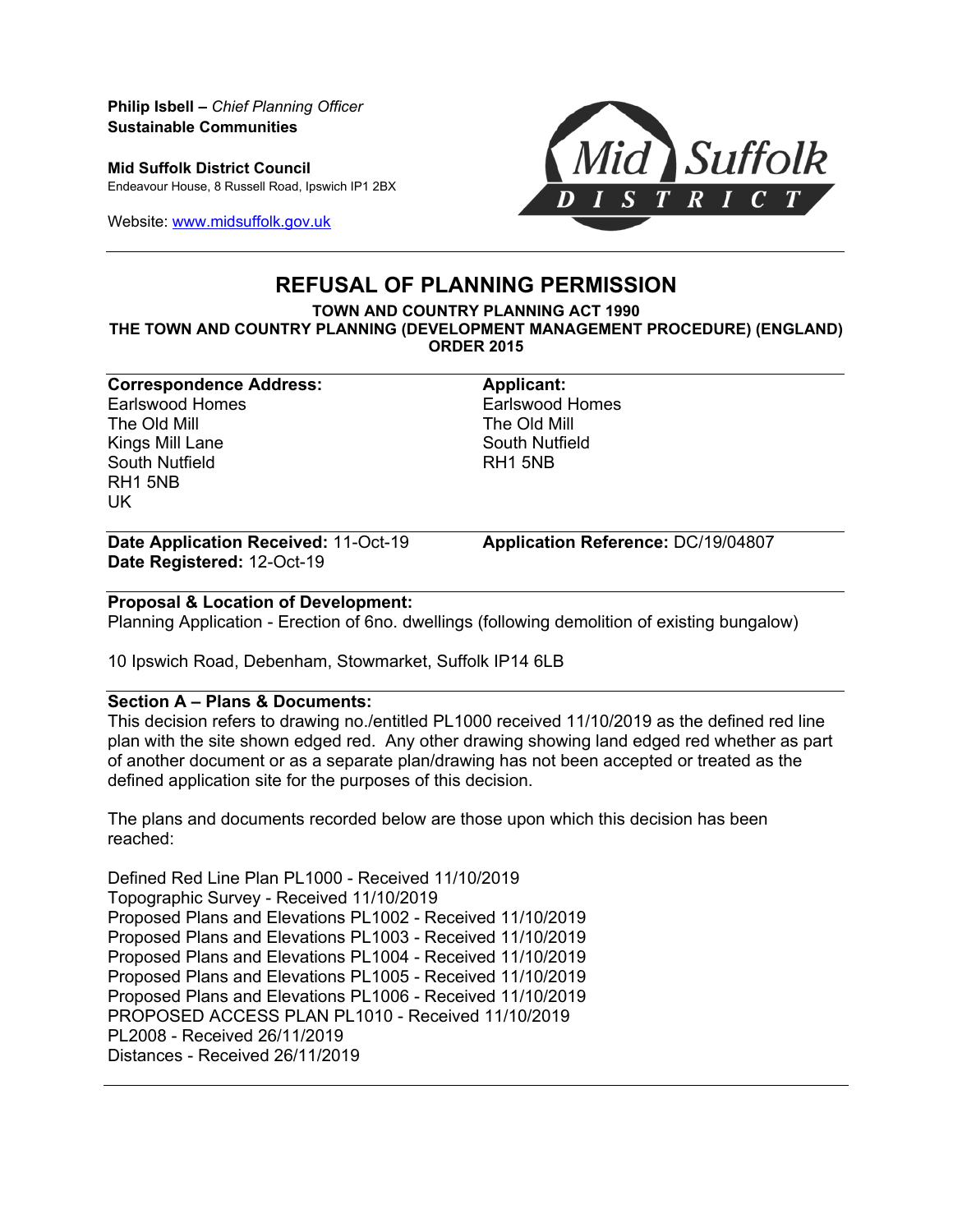## **Section B:**

Mid Suffolk District Council as Local Planning Authority, hereby give notice that **PLANNING PERMISSION HAS BEEN REFUSED** for the development proposed in the application in accordance with the particulars and plans listed in section A for the following reasons:

- 1. This application seeks the development of six new dwellings, that, if approved, would result in a significant loss of amenity by reason of an overbearing and intrusive impact from plot 6 on numbers 1, 2 and 3 Cherry Tree Close and an impact on the existing residential amenity enjoyed at 12, 14 and 16 Ipswich Road from the proposed dwellings at plots 1, 2 and 3. Local Plan policy H16 seeks to oppose development which materially reduces the amenity and privacy of adjacent dwellings while Local Plan policy GP01 seeks to refuse planning permission for proposals which fail to maintain or enhance the character and appearance of their surroundings. Policies DEB2 of the Debenham Neighbourhood Plan has a similar aim to that of GP01 while policy DEB16 seeks development to address issues of overlooking and enclosure to avoid detrimental impacts on neighbouring dwellings. These issues are supported within the NPPF at paragraph 127 which seeks to secure a high standard of amenity for existing and future users as well as paragraph 130 which is clear that planning permission should be refused where poor design would create unacceptable impacts. On this basis the development is contrary to Local Plan policies H16 and GP01 as well as policies DEB2 and DEB16 of the Debenham Neighbourhood Plan.
- 2. Plots 1, 2 and 3 of the proposed are all 2.5 storeys in height with living accommodation provided within their roof spaces. Neighbourhood Plan policy DEB2 specifically seeks to avoid the development of residential dwellings over two storeys in height and further seeks to limit accommodation within the roof space of a building unless it is apparent within the surrounding area. No such evidence can be found within the immediate area. On this basis the development is considered to be contrary to paragraphs 127 and 130 of the NPPF as well as policy DEB2 of the Debenham Neighbourhood Plan.

### **SUMMARY OF POLICIES WHICH ARE RELEVANT TO THE DECISION:**

- NPPF National Planning Policy Framework
- NPPG-National Planning Policy Guidance
- FC01 Presumption In Favour Of Sustainable Development
- FC01\_1 Mid Suffolk Approach To Delivering Sustainable Development
- FC02 Provision And Distribution Of Housing
- CS01 Settlement Hierarchy
- CS02 Development in the Countryside & Countryside Villages
- CS05 Mid Suffolk's Environment
- CS06 Services and Infrastructure
- GP01 Design and layout of development
- HB14 Ensuring archaeological remains are not destroyed
- H13 Design and layout of housing development
- H14 A range of house types to meet different accommodation needs
- H15 Development to reflect local characteristics
- H16 Protecting existing residential amenity
- H17 Keeping residential development away from pollution
- T09 Parking Standards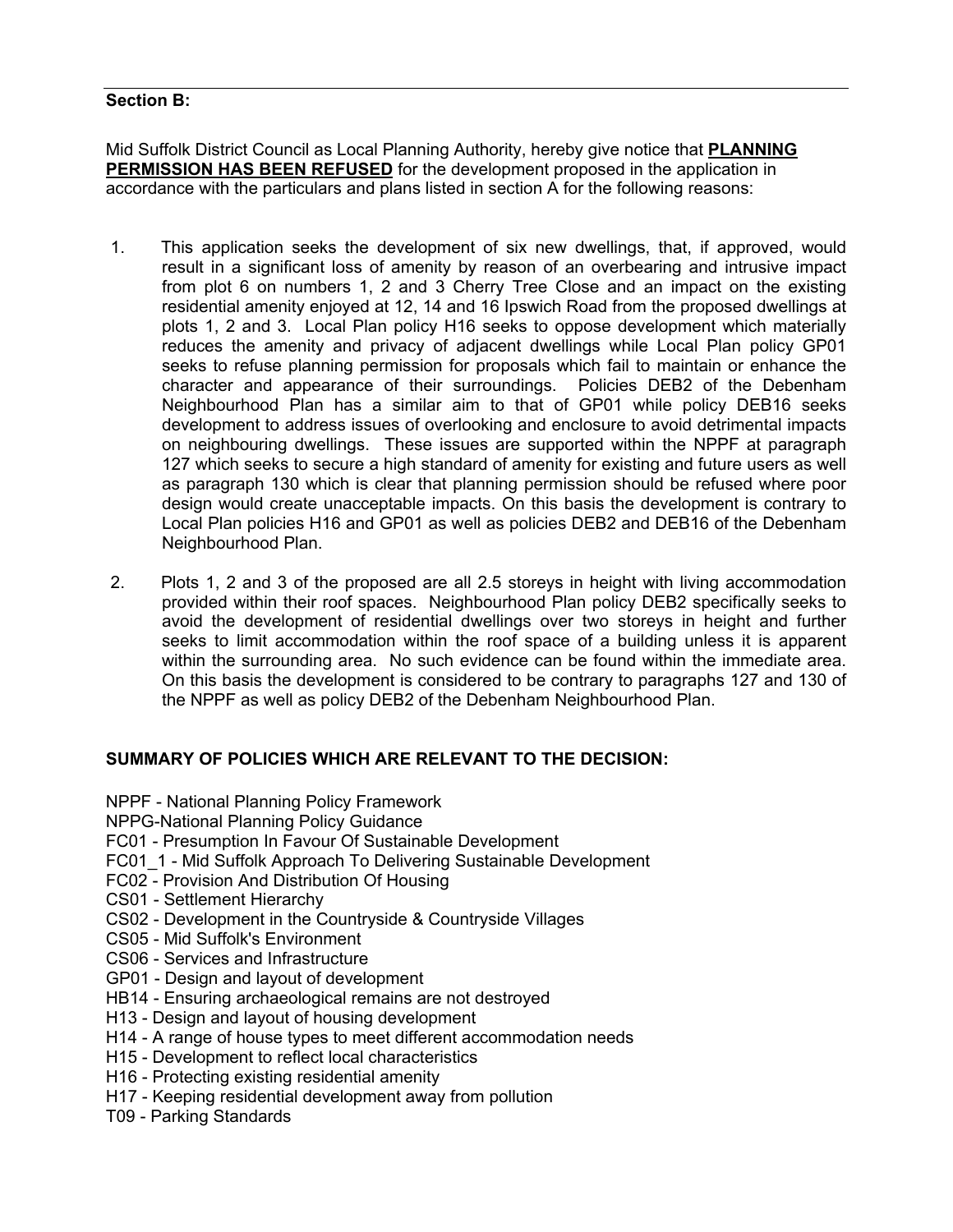T10 - Highway Considerations in Development CL08 - Protecting wildlife habitats Debenham Neighbourhood Plan

Babergh and Mid Suffolk District Councils have adopted Community Infrastructure Levy (CIL) charging which affects planning permissions granted on or after 11th April 2016 and permitted development commenced on or after 11th April 2016. If your development is for the erection of a new building, annex or extension or the change of use of a building over 100sqm in internal area or the creation of a new dwelling or holiday let of any size your development may be liable to pay CIL and you must submit relevant documents to our Infrastructure Team telling us more about your development, who will pay CIL and when the development will start. You will receive advice on the amount you have to pay and what you have to do and you can find more information about CIL on our websites here:

CIL in Babergh and CIL in Mid Suffolk or by contacting the Infrastructure Team on: infrastructure@baberghmidsuffolk.gov.uk

This relates to document reference: DC/19/04807

**Signed: Philip Isbell**

**Dated: 12th June 2020**

**Chief Planning Officer Sustainable Communities**